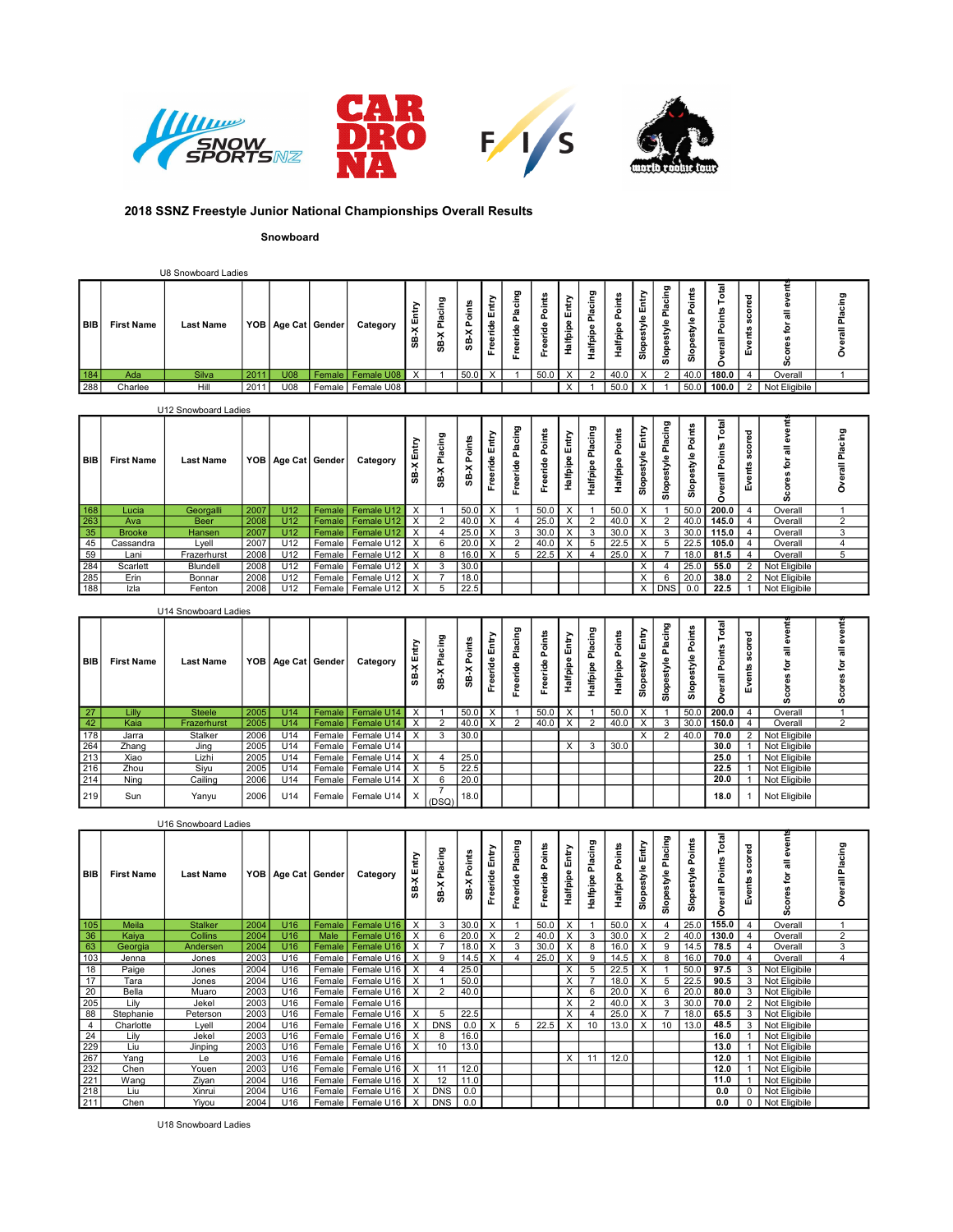|                                                                 | <b>BIB</b> First Name | <b>Last Name</b> |      |                 | YOB   Age Cat   Gender | Category                | ×                         | ರಾ<br>SB-X Placin | ₽<br>ہ۔<br>×<br>æ | Ē,<br>eride<br>Ě | Placing<br>eride | oints | È<br>w<br>ω<br>Halfpip | lacing<br>$\omega$<br>lalfpipe | oints<br>alfpip | Entry<br>style<br>۵<br>Slop | gnio<br><b>Slop</b> | oints<br>۴<br><b>Slop</b> | gal<br>oints<br>듷 | Δ<br>ğ<br>ပ္တ<br>Events | o,            | ₽<br>$\mathbf{c}$ |
|-----------------------------------------------------------------|-----------------------|------------------|------|-----------------|------------------------|-------------------------|---------------------------|-------------------|-------------------|------------------|------------------|-------|------------------------|--------------------------------|-----------------|-----------------------------|---------------------|---------------------------|-------------------|-------------------------|---------------|-------------------|
|                                                                 | Cool                  | Wakushima        | 2002 | U <sub>18</sub> |                        | Female   Female U18     | $\boldsymbol{\mathsf{x}}$ | 2                 | 40.0              | X                |                  | 40.0  |                        |                                | 50.0            |                             |                     | 50.0                      | 180.0             |                         | Overall       |                   |
| $\begin{array}{ c c }\n\hline\n296 \\ \hline\n150\n\end{array}$ | Alexandra             | Chen             | 2002 | U18             |                        | Female   Female U18     |                           |                   | 50.0              |                  |                  | 25.0  |                        | -3                             | 30.0            |                             |                     | 40.0                      | 145.0             |                         | Overall       |                   |
| $\frac{11}{57}$                                                 | Caycee                | Stratten         | 2002 | U <sub>18</sub> |                        | Female   Female U18     | $\boldsymbol{\mathsf{x}}$ | 3                 | 30.0              | x                |                  | 50.0  |                        |                                | 40.0            |                             |                     | 18.0                      | 138.0             |                         | Overall       |                   |
|                                                                 | Claudia               | Andersen         | 2002 | U18             |                        | Female   Female U18     | $\boldsymbol{\mathsf{x}}$ |                   | 25.0              | X                | -3               | 30.0  |                        | 6                              | 20.0            | X                           |                     | 30.0                      | 105.0             |                         | Overall       |                   |
| $\frac{21}{148}$                                                | Ruby                  | Rogers           | 2001 | U18             |                        | Female   Female U18     | X                         |                   | 22.5              |                  |                  | 22.   |                        |                                | 22.5            |                             |                     | 22.5                      | 90.0              |                         | Overall       |                   |
|                                                                 | Jamie                 | Mawkes           | 2001 | U18             |                        | Female   Female U18     |                           |                   |                   | X                |                  | 20.0  |                        | -4                             | 25.0            | X                           |                     | 25.0                      | 70.0              | 3                       | Not Eligibile |                   |
| $\overline{94}$                                                 | Zoe                   | Booth            | 2002 | U18             |                        | Female   Female U18 X   |                           | 6                 | 20.0              | X                |                  | 16.0  |                        | X DNS                          | 0.0             | X                           |                     | 20.0                      | 56.0              |                         | Not Eligibile |                   |
| 8                                                               | Lucinda               | Joyce            | 2002 | U18             |                        | Female   Female U18   X |                           | 8<br>(DNF)        | 16.0              | $\mathsf{X}$     |                  | 18.0  |                        | $\overline{7}$                 | 18.0            |                             | X DNS               | 0.0                       | 52.0              |                         | Not Eligibile |                   |
| $\begin{array}{ c c }\n\hline\n236 \\ \hline\n269\n\end{array}$ | Ni                    | Xiao             | 2001 | U18             | Female                 | Female U18              | X                         |                   | 18.0              |                  |                  |       |                        |                                |                 |                             |                     |                           | 18.0              |                         | Not Eligibile |                   |
|                                                                 | Liu                   | Chenchen         | 2002 | U18             |                        | Female   Female U18     |                           |                   |                   |                  |                  |       | X                      | 8                              | 16.0            |                             |                     |                           | 16.0              |                         | Not Eligibile |                   |

| BIB<br>__ | <b>First Name</b> | <b>Last Name</b> |      |     | YOB   Age Cat ∣ Gender | Category | 붙<br>画<br>$\times$<br>8 | ಠಾ<br>ㅎ<br>≖<br>௳<br>$\times$<br>e, | $\tilde{\phantom{a}}$ | ÷<br>面<br>Ž<br>∣ ๕ | ರಾ<br>Ð | $\overline{\phantom{0}}$<br>ட | и.<br>-   | ರಾ<br><br>௨<br>Ω. | ∸<br>은<br>=<br>- | ÷<br>Ŵ<br>≗<br>o<br>あ | దా<br>흉<br>௳<br>္တိ | -<br>ဖာ | œ<br>o<br>o<br>$=$ | ಕ<br>$\circ$<br>$\circ$<br>Ŵ | c.            |  |  |
|-----------|-------------------|------------------|------|-----|------------------------|----------|-------------------------|-------------------------------------|-----------------------|--------------------|---------|-------------------------------|-----------|-------------------|------------------|-----------------------|---------------------|---------|--------------------|------------------------------|---------------|--|--|
| 48        | Oliver            | Murphy           | 2011 | U08 | Male                   | Male U08 | $\mathbf v$             |                                     | 50.0                  |                    |         |                               | $\lambda$ | <b>DNS</b>        | 0.0              |                       |                     |         | 50.0               |                              | Not Eligibile |  |  |

|                  |                   | U10 Snowboard Boys |      |                 |                        |          |                          |                       |                      |                   |             |              |                 |                            |                        |                    |                            |                                   |                                                            |                                          |               |              |
|------------------|-------------------|--------------------|------|-----------------|------------------------|----------|--------------------------|-----------------------|----------------------|-------------------|-------------|--------------|-----------------|----------------------------|------------------------|--------------------|----------------------------|-----------------------------------|------------------------------------------------------------|------------------------------------------|---------------|--------------|
| BIB              | <b>First Name</b> | <b>Last Name</b>   |      |                 | YOB   Age Cat   Gender | Category | 뷷<br>ш<br>$\times$<br>கீ | ౽<br>5<br>õ<br>×<br>8 | oints<br>ட<br>×<br>5 | Entry<br>Freeride | ፵<br>∸<br>Σ | ā<br>o.<br>ē | Entry<br>alfpip | cing<br>흢<br>ω<br>Halfpipe | ä<br>Δ.<br>alfpip<br>∸ | Entr<br>Slopestyle | enio<br>흢<br>style<br>Slop | ۴ŝ<br>5<br>௳<br>et<br>$rac{6}{5}$ | Ë<br>nts<br>ัอ<br>$\mathbf{a}$<br>$\overline{a}$<br>ω<br>r | ъ<br>ၜႍ<br>$\circ$<br>ပ္တ<br>£<br>Φ<br>ш | ഗ             | ರಾ<br>≔<br>= |
| 297              | Joshua            | Li.                | 2009 | U10             | Male                   | Male U10 | $\times$                 |                       | 25.0                 |                   | -5          | 22.5         |                 |                            | 50.C                   |                    |                            | 50.0                              | 147.5                                                      |                                          | Overall       |              |
|                  | <b>Noah</b>       | White              | 2009 | U10             | Male                   | Male U10 | $\times$                 |                       | 50.0                 |                   | $\sim$      | 40.0         |                 | 8                          |                        |                    |                            | 25.0                              | 131.0                                                      |                                          | Overall       | $\sim$       |
| $\frac{41}{194}$ | Tamana            | Harto              | 2010 | U10             | Male                   | Male U10 | $\times$                 | 3                     | 30.0                 |                   |             | 50.0         |                 | 3                          | 30.0                   | $\checkmark$       | 6                          | 20.0                              | 130.0                                                      |                                          | Overall       |              |
| 51               | Brodie            | Bamford            | 2010 | U10             | Male                   | Male U10 | $\times$                 | 5                     | 22.5                 |                   |             | 18.0         |                 | $\sim$                     | 40.0                   | $\checkmark$       | 2                          | 40.0                              | 120.5                                                      |                                          | Overall       |              |
| $\frac{56}{290}$ | Cooper            | Maroszek           | 2009 | U10             | Male                   | Male U10 | $\times$                 | $\sim$                | 40.0                 | $\lambda$         | 3           | 30.0         |                 |                            | 25.0                   | $\checkmark$       |                            | 22.5                              | 117.5                                                      |                                          | Overall       |              |
|                  | Austin            | De Leeuw           | 2010 | U10             | Male                   | Male U10 | $\times$                 | 6                     | 20.0                 |                   |             | 25.0         |                 |                            | 18.C                   |                    |                            | 18.0                              | 81.0                                                       |                                          | Overall       | b            |
| 163              | Tyler             | Ross               | 2010 | U10             | Male                   | Male U10 | $\times$                 | $\Omega$              | 16.0                 |                   | -8          | 16.0         |                 | 6                          | 20.0                   |                    | 8                          | 16.0                              | 68.0                                                       |                                          | Overall       |              |
| 86               | Arch              | Lvell              | 2010 | U <sub>10</sub> | Male                   | Male U10 | $\times$                 | -                     | 18.0 <sub>1</sub>    | $\checkmark$      | $\Omega$    | 14.          |                 | $\Omega$                   |                        | $\checkmark$       | $\Omega$                   | 14.5                              | 61.5                                                       |                                          | Overall       |              |
| 29               | Harry             | Mckenzie           | 2010 | U10             | Male                   | Male U10 |                          |                       |                      |                   |             |              |                 |                            | 22.5                   |                    | 3                          | 30.0                              | 52.5                                                       | 3                                        | Not Eligibile |              |

|                 |                   | U12 Snowboard Boys |      |     |                        |          |              |                   |              |                                   |       |        |                           |                            |                       |                                   |                                                 |                  |                     |                                   |               |  |
|-----------------|-------------------|--------------------|------|-----|------------------------|----------|--------------|-------------------|--------------|-----------------------------------|-------|--------|---------------------------|----------------------------|-----------------------|-----------------------------------|-------------------------------------------------|------------------|---------------------|-----------------------------------|---------------|--|
| I BIB I         | <b>First Name</b> | <b>Last Name</b>   |      |     | YOB   Age Cat   Gender | Category | ≥<br>¥.<br>₩ | ರಾ<br>흉<br>×<br>8 | 능<br>ու<br>ີ | ><br>ے<br>E<br>-ee<br>Φ<br>Φ<br>击 | ರಾ    | ∸<br>ē | €<br>giqt                 | enis<br>∸<br>နို<br>ㅎ<br>÷ | Ë<br>₽<br>lalfpi<br>۰ | Entr<br>style<br>œ<br>$rac{5}{3}$ | ರಾ<br>능<br>$\mathbf{a}$<br>o.<br>≗<br>⋧<br>Slop | ㅎ<br>÷<br>z<br>ō | ೆ<br>ंत<br>$\equiv$ | ъ<br>۰<br>ن<br>in.<br>⊷<br>œ<br>Ŵ | ≡<br>ဖ        |  |
|                 | Jalen             | Carleton           | 2007 | U12 | Male                   | Male U12 | $\times$     | $\sim$            | 40.0         |                                   |       | 25.0   |                           |                            | 50.0                  |                                   |                                                 | 150.0            | 165.0               |                                   | Overall       |  |
| $\frac{92}{13}$ | James             | Garth              | 2008 | U12 | Male                   | Male U12 | $\times$     |                   | 25.0         |                                   |       | 50.0   | $\lambda$                 |                            | 30.0                  |                                   |                                                 | 40.0             | 145.0               |                                   | Overall       |  |
| 5 <sub>1</sub>  | Chad              | <b>Blunden</b>     | 2007 | U12 | Male                   | Male U12 | $\times$     | 3                 | 30.0         |                                   |       | 40.0   |                           |                            | 25.0                  |                                   | -3                                              | 30.0             | 125.0               |                                   | Overall       |  |
| 182             | Marlee            | Silva              | 2008 | U12 | Male                   | Male U12 | X            | $\mathbf b$       | 22.5         | $\sqrt{}$                         | (DNF) | 22.5   | $\checkmark$<br>$\lambda$ |                            | 22.5                  |                                   |                                                 | 25.0             | 92.5                |                                   | Overall       |  |
| $\overline{93}$ | Bailey            | Jennings           | 2007 | U12 | Male                   | Male U12 | X            |                   | 50.0         |                                   |       | 30.0   |                           |                            |                       |                                   | <sub>DNS</sub>                                  |                  | 120.0               |                                   | Not Eligibile |  |

|                  |                   | U14 Snowboard Bovs   |      |                        |      |          |                           |                 |                |                   |                     |                    |                   |                          |                    |                     |                       |                      |                                       |                                |               |                                |
|------------------|-------------------|----------------------|------|------------------------|------|----------|---------------------------|-----------------|----------------|-------------------|---------------------|--------------------|-------------------|--------------------------|--------------------|---------------------|-----------------------|----------------------|---------------------------------------|--------------------------------|---------------|--------------------------------|
| I вів I          | <b>First Name</b> | <b>Last Name</b>     |      | YOB   Age Cat   Gender |      | Category | Entry<br>×<br>≃<br>ິທ     | Placing<br>SB-X | Points<br>SB-X | Entry<br>Freeride | Placing<br>Freeride | Points<br>Freeride | Entry<br>Halfpipe | Placing<br>Halfpipe      | Points<br>Halfpipe | Entry<br>Slopestyle | Placing<br>Slopestyle | Points<br>Slopestyle | otal<br>oints<br>o<br>erall<br>۰<br>Č | ಕ<br>Φ<br>δ<br>္တ<br>ents<br>ш | œ             | cing<br>으<br>Δ.<br>=<br>π<br>o |
| 153              | Zephyr            | Lovelock             | 2005 | U14                    | Male | Male U14 | $\times$                  |                 | 50.0           | X                 | 15                  | 8.0                | X                 |                          | 50.0               | X                   |                       | 50.0                 | 158.0                                 |                                | Overall       |                                |
| 189              | Campbell          | <b>Melville</b> Ives | 2006 | U14                    | Male | Male U14 | $\times$                  | 9               | 14.5           |                   |                     | 50.0               | X                 | $\overline{\phantom{a}}$ | 40.0               |                     | 12                    | 11.0                 | 115.5                                 |                                | Overall       | 2                              |
| $\overline{2}$   | Seth              | Carleton             | 2005 | U14                    | Male | Male U14 | $\times$                  | 2               | 40.0           | X                 | -6                  | 20.0               | X                 | 5                        | 22.5               |                     | 5                     | 22.5                 | 105.0                                 | $\overline{4}$                 | Overall       | 3                              |
| 294              | Rocco             | Jamieson             | 2006 | U14                    | Male | Male U14 | $\times$                  | 5               | 22.5           | X                 | 3                   | 30.0               | X                 |                          | 25.0               |                     | $\boldsymbol{A}$      | 25.0                 | 102.5                                 | $\overline{4}$                 | Overall       |                                |
| $\overline{132}$ | Joshua            | Robertson-Hahn       | 2005 | U14                    | Male | Male U14 | $\times$                  | 15              | 8.0            |                   |                     | 18.0               | X                 | 3                        | 30.0               |                     | 2                     | 40.0                 | 96.0                                  | $\overline{4}$                 | Overall       | 5                              |
| $\overline{7}$   | Txema             | Mazet Brown          | 2006 | U14                    | Male | Male U14 | X                         | 3               | 30.0           |                   | 12                  | 11.                | X                 |                          | 14.5               |                     | 3                     | 30.0                 | 85.5                                  |                                | Overall       | 6                              |
| 167              | Oscar             | Georgalli            | 2005 | U14                    | Male | Male U14 | $\times$                  | 14              | 9.0            |                   | $\overline{2}$      | 40.0               | X                 |                          | 18.0               |                     |                       | <b>18.0</b>          | 85.0                                  | 4                              | Overall       | $\rightarrow$                  |
| 136              | Maxson            | Chen                 | 2005 | U14                    | Male | Male U14 | X                         | 6               | 20.0           |                   | 8                   | 16.0               | X                 |                          | 20.0               |                     | 6                     | 20.0                 | 76.0                                  | $\overline{4}$                 | Overall       | 8                              |
| 165              | Lewis             | Gardner              | 2005 | U14                    | Male | Male U14 | $\times$                  | 8               | 16.0           |                   | 5                   | 22.5               | $\times$          |                          | 12.0               |                     |                       | 12.0                 | 62.5                                  | 4                              | Overall       | 9                              |
| 135              | Vinson            | Chen                 | 2005 | U14                    | Male | Male U14 | X                         |                 | 25.0           |                   | 16                  | 7.5                | X                 | 12                       | 11.0               |                     | 9                     |                      | 58.0                                  |                                | Overall       | 10                             |
| 6                | Leeto             | Hughes               | 2006 | U14                    | Male | Male U14 | X                         |                 | 18.0           |                   | 9                   | 14.5               | X                 | 10                       | 13.0               |                     | 15                    | 8.0                  | 53.5                                  | -4                             | Overall       | 11                             |
| 16               | Eli               | Hughes               | 2006 | U14                    | Male | Male U14 | $\times$                  | 11              | 12.0           |                   | 14                  | 9.0                | X                 |                          | 16.0               |                     | 8                     | 16.0                 | 53.0                                  | $\overline{4}$                 | Overall       | 12                             |
| 22               | Rennie            | Falconer             | 2006 | U14                    | Male | Male U14 | $\times$                  | 10              | 13.0           |                   | 13                  | 10.0               | X                 | 13                       | 10.0               |                     | 10                    | 13.0                 | 46.0                                  |                                | Overall       | 13                             |
| 30               | Charlie           | Abela                | 2006 | U14                    | Male | Male U14 | $\times$                  |                 | 7.0            |                   | 10                  | 13.0               | X                 | 15                       | 8.0                | $\checkmark$        |                       | 9.0                  | 37.0                                  |                                | Overall       | 14                             |
| 31               | Zavier            | Taylor               | 2006 | U14                    | Male | Male U14 |                           |                 |                | X                 | $\overline{4}$      | 25.0               |                   |                          |                    |                     |                       |                      | 25.0                                  |                                | Not Eligibile |                                |
| 113              | Phoenix           | Fenton               | 2006 | U14                    | Male | Male U14 | $\boldsymbol{\mathsf{x}}$ | 13              | 10.0           | $\times$          | 11                  | 12.0               |                   |                          |                    |                     |                       |                      | 22.0                                  |                                | Not Eligibile |                                |
| 193              | Niall             | Alexander            | 2006 | U14                    | Male | Male U14 | $\times$                  | 12              | 11.0           | $\times$          | 17                  | 7.0                |                   |                          |                    |                     |                       |                      | 18.0                                  | $\overline{2}$                 | Not Eligibile |                                |
| 127              | Jesse James       | Parkinson            | 2005 | U14                    | Male | Male U14 |                           |                 |                | $\mathsf{X}^-$    | DNS                 | 0.0                |                   |                          |                    | $\times$            | 13                    | 10.0                 | 10.0                                  |                                | Not Eligibile |                                |
| 268              | Cai               | Feihong              | 2005 | U14                    | Male | Male U14 |                           |                 |                |                   |                     |                    | X                 | 14                       | 9.0                |                     |                       |                      | 9.0                                   |                                | Not Eligibile |                                |
| 270              | Ιi                | Yonahui              | 2006 | U14                    | Male | Male U14 |                           |                 |                |                   |                     |                    | X                 | 16                       | 7.5                |                     |                       |                      | 7.5                                   |                                | Not Eligibile |                                |